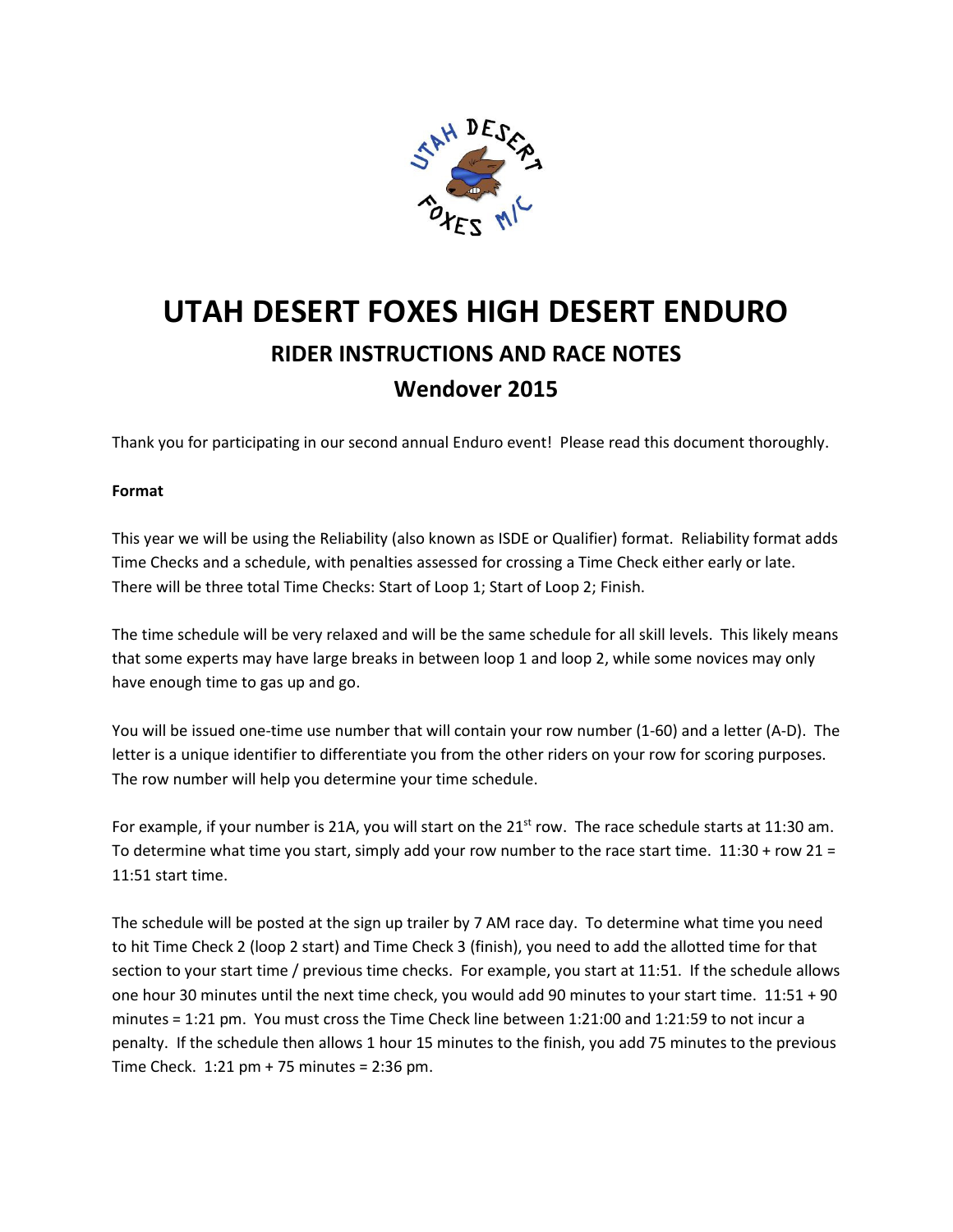## **Penalties**

- At the start, you have 1 minute to leave the line and travel approx. 30 feet. Failure to do so will incur a 10 point penalty
- If you cross a time check early or late, you will be penalized 60 points for every minute. For example, if your schedule calls for you to start loop 2 at 1:00, but you crossed the line at 12:59:45, you would be penalized 60 points. Likewise if you cross at 1:03:10, you would be penalized 180 points (3 minutes x 60 points)
- There is no penalty to cross the finish line time check early at our race.

#### Sign Up

- USRA membership is required, or you must purchase a day pass from the USRA at sign up
- You will be issued a race number containing your row # and letter identifier. Place it on your front number plate

#### Riders Meeting

• Riders meeting will take place at the sign up trailer at 10:30 am, in which we will go over these instructions verbatim and answer any questions.

#### **Staging**

- Please stage your bike at the starting line no sooner than 10 minutes before your scheduled start
- Do not start your bike until it is time for you to leave the starting line

## Race start

- Start 4 riders per row, 1 row per minute. First row leaves at 11:31 am.
- Experts will start first, Amateurs second, Novices / Sportsman third.
- As each row starts, the following row will move up to the start line.

## Race route and test sections

- Start of the race is a transfer section. Take it easy and get warmed up.
- Test sections vary from 5 miles to 10 miles in length.
- The start of a test will be clearly marked. You must stop and wait until course personnel give you the signal to start the test
- Riders will start tests every 15 to 30 seconds, one at a time, live engine.
- Ride like a bad ass in the test sections.
- The end of the test will be clearly marked. You must stop and verify you have been scored by course personnel. Come to a complete stop and be patient.
- Feel free to take a short break before a test or after a test to get a drink, fix your bike, express gratitude to course workers, etc.
- Transfer sections will take you from the finish of one test to the start of another and vary in length from very short to several miles. Take it easy.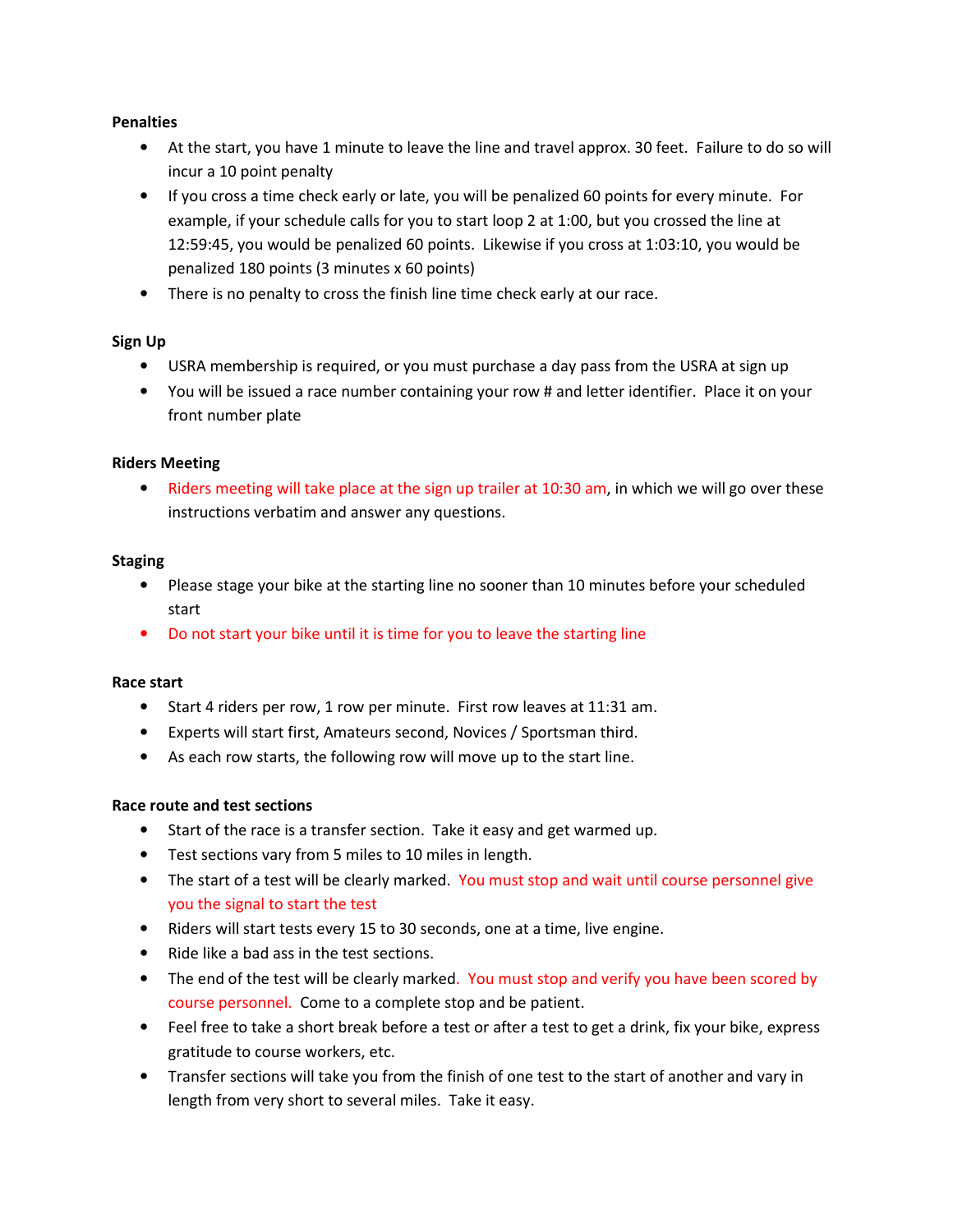## Enduro Etiquette

- If a rider catches you in a test section, make room for them to pass at the first safe opportunity. Do not fight for position in a test section. If someone catches you, you have already lost.
- Do not race riders in transfer sections. If a faster rider approaches from behind, let them pass safely.
- Do not cut course, shortcut corners, etc. Stay on the trail.
- Offer help when needed and report incidents to the nearest available course personnel.
- Express gratitude to your fellow competitor when they show you proper Enduro etiquette \*THUMBS UP!!!\*

## Pits / Gas

- The first loop is just under 40 miles. There will be no alternate gas. Gas up at your pit at the end of loop 1 before heading to loop 2 according to your time schedule.
- Second loop is less than 30 miles.
- 5 mph speed limit in pits. You are not on the clock in the pits, don't push it.

## Finish

- You must stop at the finish to verify you have been scored and receive your finisher pin
- Due to the extreme manual nature of scoring this event, results will not be available on race day. Do not ask where you finished. We will work diligently to compile results as quickly as possible. No big-bike trophies will be provided on race day.

## Scoring / Medals

- Riders will be timed during each test section, indicating the total time it took them to complete the test. At the end of the day, all test times will be added together with penalties. The lowest total time wins. In the event of a tie, the faster time in the last test will serve as the tie-breaker.
- Again this year we will be providing custom engraved Gold, Silver, and Bronze medals as trophies.
- Medals will be available for pick up at a subsequent USRA event (hopefully Yost), otherwise they will be mailed out after the event as quickly as possible.

## USRA Points

• USRA Members will be awarded championship points in accordance with standard USRA finish placement point values. Cumulative test times will be used to determine finish placement overall, by division, and by class.

## IMPORTANT!

- ABSOLUTELY NO PLAY RIDING IN OR NEAR THE PITS AT ANY TIME. MINI RIDERS SHOULD PUT THEIR BIKES AWAY FOR THE REMAINDER OF THE DAY AFTER THEIR RACE.
- PICK UP YOUR TRASH!
- TREAT COURSE WORKERS WITH RESPECT AND GRATITUDE!
- LET FASTER RIDERS PASS SAFELY!